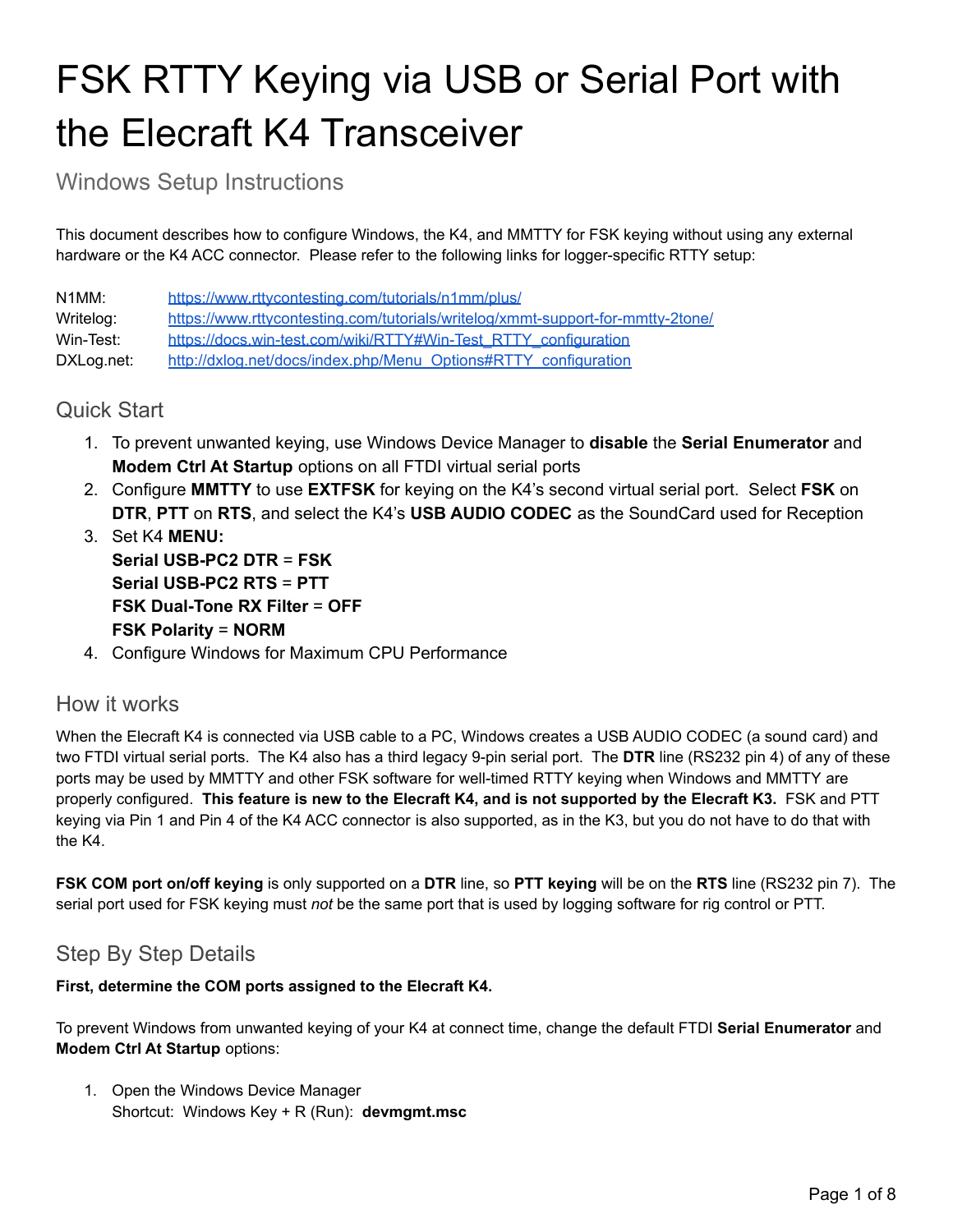- 2. Scroll down and expand the section labeled **Ports (COM & LPT)**
- 3. If you're not sure which serial ports represent the K4, remove the USB cable from the K4, and note which serial ports disappear, then reconnect the USB cable. In this example, **USB Serial Port COM3** and **COM4** have been assigned to the Elecraft K4. Right click on each **USB Serial Port** and select **Properties**.

| 昌 Device Manager                                                         | п | × |
|--------------------------------------------------------------------------|---|---|
| File<br>View<br>Action<br>Help                                           |   |   |
| <b>ΣEX⊕</b><br>祘                                                         |   |   |
| Human Interface Devices<br>⋋                                             |   |   |
| IDE ATA/ATAPI controllers                                                |   |   |
| Keyboards                                                                |   |   |
| Mice and other pointing devices                                          |   |   |
| <b>Monitors</b>                                                          |   |   |
| Network adapters                                                         |   |   |
| Ports (COM & LPT)                                                        |   |   |
| Communications Port (COM1)                                               |   |   |
| Communications Port (COM2)<br>₩                                          |   |   |
| ELTIMA Virtual Serial Port (COM10)                                       |   |   |
| ELTIMA Virtual Serial Port (COM11)<br>ELTIMA Virtual Serial Port (COM12) |   |   |
| ELTIMA Virtual Serial Port (COM5)                                        |   |   |
| ELTIMA Virtual Serial Port (COM6)                                        |   |   |
| ELTIMA Virtual Serial Port (COM7)                                        |   |   |
| ELTIMA Virtual Serial Port (COM8)                                        |   |   |
| ELTIMA Virtual Serial Port (COM9)                                        |   |   |
| Printer Port (LPT1)                                                      |   |   |
| <b>USB Serial Port (COM3)</b><br>⊜                                       |   |   |
| USB Serial Port (COM4)                                                   |   |   |
| Update driver<br><b>Print queues</b>                                     |   |   |
| Disable device<br>Processors                                             |   |   |
| Security devices<br>Uninstall device                                     |   |   |
| Software components                                                      |   |   |
| Scan for hardware changes<br>Software devices                            |   |   |
| Sound, video and game co<br><b>Properties</b>                            |   |   |
| Storage controllers                                                      |   |   |
| System devices                                                           |   |   |
| <b>Universal Serial Bus controllers</b>                                  |   |   |
| <b>Universal Serial Bus devices</b><br>>                                 |   |   |
|                                                                          |   |   |

4. Click on the **Port Settings** tab, then click the **Advanced...** button:

| ×<br><b>USB Serial Port (COM4) Properties</b><br>General Port Settings Driver Details Events |  |  |                       |              |  |                  |  |  |
|----------------------------------------------------------------------------------------------|--|--|-----------------------|--------------|--|------------------|--|--|
|                                                                                              |  |  |                       |              |  |                  |  |  |
|                                                                                              |  |  | Bits per second: 9600 |              |  |                  |  |  |
|                                                                                              |  |  | Data bits: 8          |              |  |                  |  |  |
|                                                                                              |  |  |                       | Parity: None |  |                  |  |  |
|                                                                                              |  |  | Stop bits: 1          |              |  |                  |  |  |
|                                                                                              |  |  | Flow control: None    |              |  |                  |  |  |
|                                                                                              |  |  |                       | Advanced     |  | Restore Defaults |  |  |
|                                                                                              |  |  |                       |              |  |                  |  |  |
|                                                                                              |  |  |                       |              |  |                  |  |  |
|                                                                                              |  |  |                       |              |  |                  |  |  |
|                                                                                              |  |  |                       |              |  |                  |  |  |
|                                                                                              |  |  |                       | OK           |  | Cancel           |  |  |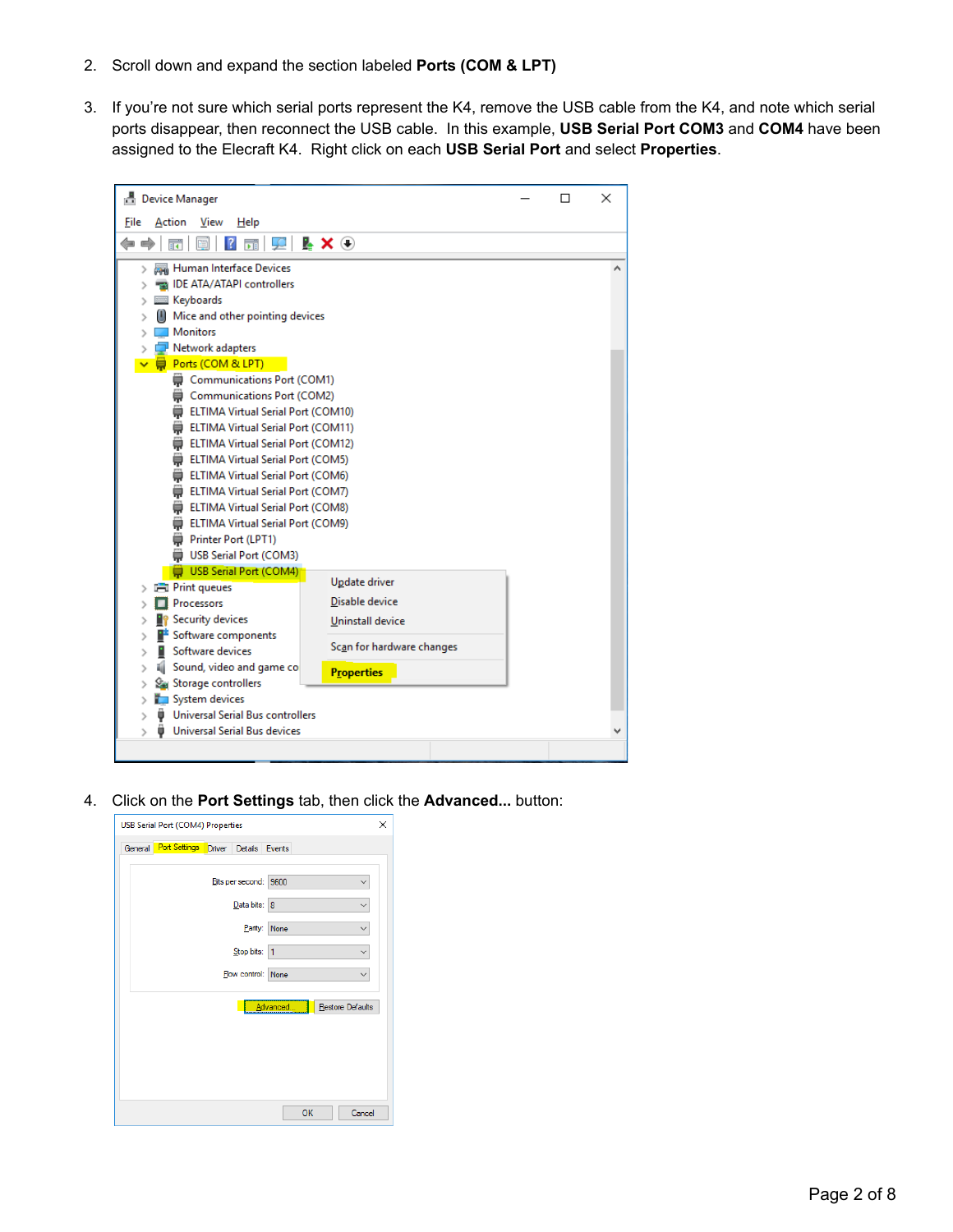### 5. *Remove* the checkmark next to **Serial Enumerator**

(This legacy option was primarily needed for serial mice and serial modems, see [http://www.ftdichip.com/Support/Knowledgebase/index.html?serialenumerator.htm\)](http://www.ftdichip.com/Support/Knowledgebase/index.html?serialenumerator.htm)

## *Add* a checkmark next to **Disable Modem Ctrl At Startup**

(This legacy option was also used by legacy serial port modems, see <http://www.ftdichip.com/Support/Knowledgebase/index.html?disablemodemctrlatstartup.htm>):

| Advanced Settings for COM4                     |                                                                          |                                        | ?<br>$\times$   |
|------------------------------------------------|--------------------------------------------------------------------------|----------------------------------------|-----------------|
| COM Port Number:                               | ™0.                                                                      |                                        | OK              |
| <b>USB Transfer Sizes</b>                      |                                                                          |                                        | Cancel          |
|                                                | Select lower settings to correct performance problems at low baud rates. |                                        |                 |
| Select higher settings for faster performance. |                                                                          |                                        | <b>Defaults</b> |
| Receive (Bytes):                               | 4096                                                                     |                                        |                 |
| Transmit (Bytes):                              | 4096                                                                     |                                        |                 |
| <b>BM Options</b>                              |                                                                          | Miscellaneous Options                  |                 |
|                                                | Select lower settings to correct response problems.                      | Serial Enumerator                      |                 |
|                                                |                                                                          | <b>Serial Printer</b>                  |                 |
| Latency Timer (msec):                          | 16                                                                       | Cancel If Power Off                    |                 |
|                                                |                                                                          | Event On Surprise Removal              |                 |
| <b>Timeouts</b>                                |                                                                          | Set RTS On Close                       |                 |
| Minimum Read Timeout (msec):                   | $\Omega$                                                                 | Disable Modem Ctrl At Startup          | ☑               |
|                                                |                                                                          | Enable Selective Suspend               |                 |
| Minimum Write Timeout (msec):                  | o                                                                        | Selective Suspend Idle Timeout (secs): | 5               |

- 6. Click **OK**, then click **OK** again, and close the Device Manager. The next time you connect a USB cable or reboot Windows, no spurious control signals will be generated to key your transceiver.
- 7. If using the K4 legacy RS232 port for FSK keying or PTT, disable **serenum** in the Windows Registry, as described on **slides 29 to 33** in this presentation: <https://bit.ly/USBserial2021>

### **If needed, install MMTTY, EXTFSK, and EXTFSK64 (for 64-bit Windows):**

- 8. Download and install MMTTY from <https://hamsoft.ca/pages/mmtty.php>
- 9. If **Extfsk.dll** is not installed automatically, download **ExtFSK106.zip** from <https://hamsoft.ca/pages/mmtty/ext-fsk.php> Extract **Extfsk.dll** (only) from EXTFSK106.zip and copy to the MMTTY installation folder
- 10. If **EXTFSK64.fsk** and **inpout32.dll** is not installed automatically, download **EXTFSK64E.zip** from <https://www.qsl.net/ja7ude/extfsk/indexe.html> Copy **EXTFSK64.fsk** and **inpout32.dll** from EXTFSK64E.zip to the MMTTY installation folder

#### **Configure MMTTY**

- 11. Start MMTTY
- 12. From the MMTTY main menu, select **Option(O)**, then select **Setup MMTTY(O)**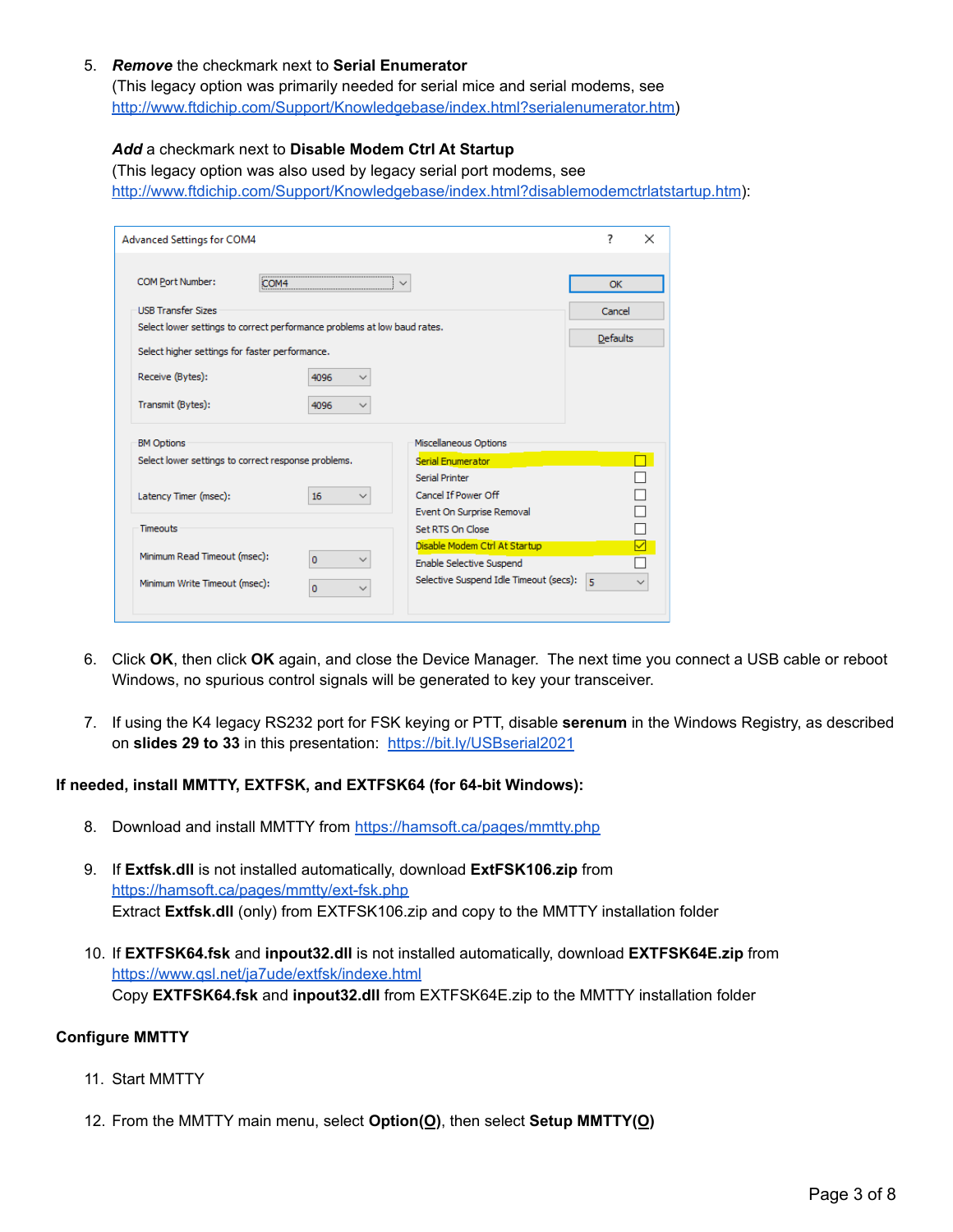13. On the **Demodulator** tab, at the bottom, set the **HAM Default** pitch to **915** Hz, which is the default **K4 FSK Mark-Tone**

| Setup MMTTY Ver1.68A                                                                                                                                                                                   |                                                                                                                                                        | $\times$                                                                                                                 |
|--------------------------------------------------------------------------------------------------------------------------------------------------------------------------------------------------------|--------------------------------------------------------------------------------------------------------------------------------------------------------|--------------------------------------------------------------------------------------------------------------------------|
|                                                                                                                                                                                                        | Demodulator   AFC/ATC/PLL   Decode   TX   Font/Window   Misc   SoundCard                                                                               |                                                                                                                          |
| Discriminator<br>Type <sup>-</sup><br><b>E</b> IIR resonator<br>$C$ FIR BPF<br>$\circ$ PLL<br>$C$ FFT<br>Mark 915<br>Hz<br>170<br>Shift<br>Hz<br>60<br>Hz<br><b>BW</b><br>$\blacktriangledown$<br>Show | Limit Amp.-<br>$\nabla$ AGC<br>$\Box$ Over Sampling<br>200<br>Gain<br>$\vert$<br>Smooth LPF<br>$C$ FIR av $C$ IIR<br>Hz<br> 70<br>Freq<br>$\mathbf{f}$ | -Pre-Filter<br>Show<br>LMS/Notch<br><b>BPF</b><br>$\Box$ ON<br>56<br>Tap<br> 100<br><b>FW</b><br>$\nabla$ AFC Connection |
| $\Box$ Reverse                                                                                                                                                                                         | <b>HAM Default</b>                                                                                                                                     |                                                                                                                          |
| $\Box$ Dual Peak Filter<br> f                                                                                                                                                                          | $ 915 $   170                                                                                                                                          | $\nabla$ Fixes 45.45 baud                                                                                                |
|                                                                                                                                                                                                        |                                                                                                                                                        |                                                                                                                          |
| <b>HAM</b>                                                                                                                                                                                             | Set Default(Demodulator)                                                                                                                               | Cancel                                                                                                                   |

14. Select the **TX** tab, and set **Port** to **EXTFSK** or **EXTFSK64**, and set **Your Callsign**. On 64-bit Windows systems, either will work, but EXTFSK seems to use less CPU resources.

| Setup MMTTY Ver1.68A                                                                           |                                                                                                                          |                                                                     | ×                                                                                                                                                                       |
|------------------------------------------------------------------------------------------------|--------------------------------------------------------------------------------------------------------------------------|---------------------------------------------------------------------|-------------------------------------------------------------------------------------------------------------------------------------------------------------------------|
|                                                                                                | Demodulator AFC/ATC/PLL Decode TX                                                                                        |                                                                     | Font/Window   Misc   SoundCard                                                                                                                                          |
| <b>DIDDLE</b><br>$\odot$ NONE<br>$\circ$ BLK<br>$C$ LTR<br>$\Gamma$ Random<br>$\Box$ WaitTimer | TX-<br>$\triangledown$ UOS<br>$\Box$ Double shift<br>$\Box$ Disable Wait<br>Disable Rev<br>п.<br>$\Box$ Always fix shift | Digital Output<br>Char Wait<br>Diddle Wait<br>1.1.1.1.1.1.1.1<br>1. | PTT & FSK-<br>Port EXTFSK<br>$\Box$ Invert Logic<br>Radio command                                                                                                       |
| TxBPF/TxLPF<br>$\nabla$ Tx BPF<br>$\Box$ Tx LPF<br>Input Button<br>1x1<br><b>DEAR</b>          | 48<br> f <br>Tap<br>Hz<br>Freq $ 100$<br>┯╎<br>ANS<br><b>BTU</b>                                                         | Macro<br>Your Callsign<br>N6TV                                      | QANS<br>1X2<br><b>SK</b><br><b>RY</b><br>2X3<br>M14<br>M <sub>6</sub><br>EE<br>M11<br>CQ <sub>2</sub><br>DE3<br>M <sub>7</sub><br>M12<br>M <sub>8</sub><br>CQ1<br>UR599 |
|                                                                                                |                                                                                                                          | $\Box$ Convert Immediately                                          |                                                                                                                                                                         |
|                                                                                                |                                                                                                                          |                                                                     |                                                                                                                                                                         |
| <b>HAM</b>                                                                                     | Set Default(Demodulator)                                                                                                 | 2                                                                   | Cancel<br>OΚ                                                                                                                                                            |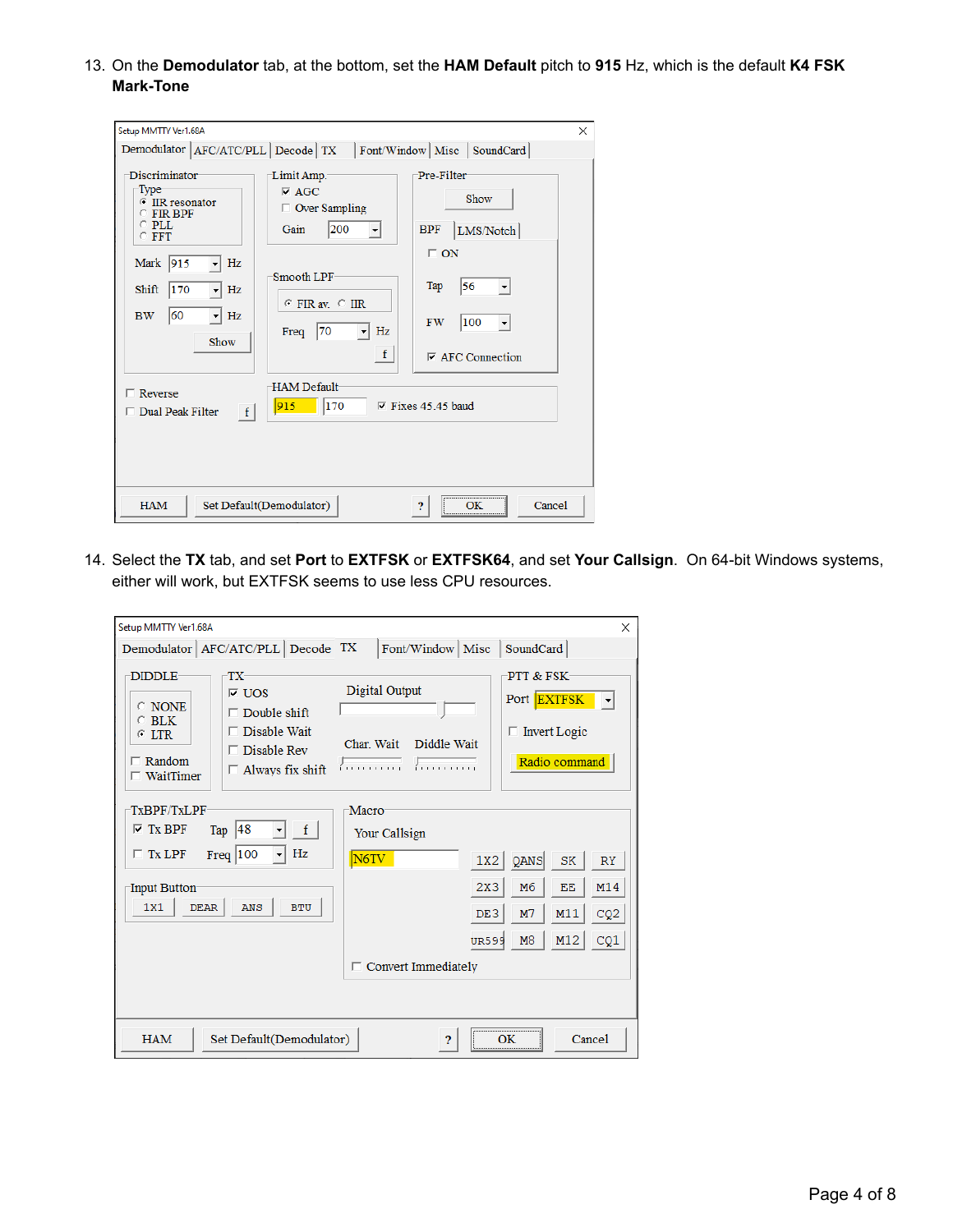15. Click the **Radio command** button, set **Port** to **None** and **Group** to **Clear** and click **OK**

| Radio command         |                                           |                                                                                                 |                                                                          | $\times$ |
|-----------------------|-------------------------------------------|-------------------------------------------------------------------------------------------------|--------------------------------------------------------------------------|----------|
| Port definition       |                                           |                                                                                                 |                                                                          |          |
| Port                  | <b>NONE</b>                               | $ 38400 - \rightharpoonup $<br>Baud<br>$\ddot{\phantom{1}}$                                     | Char. wait $ 0\rangle$<br>$\overline{\phantom{a}}$<br>ms                 |          |
|                       | Data length<br>$\degree$ 7bits<br>G 8bits | Parity<br><b>Stop</b><br>$\odot$ None<br>$C$ 1bit<br>$C$ Even<br>$\degree$ 2bits<br>$\odot$ Odd | flow control<br>DTR/RTS<br>$\Box$ XON/XOFF<br>$\Box$ PTT<br>$\Gamma$ CTS |          |
| Commands <sup>-</sup> |                                           |                                                                                                 |                                                                          |          |
| Init                  |                                           |                                                                                                 |                                                                          |          |
| Rx                    |                                           |                                                                                                 |                                                                          |          |
| Tx                    |                                           |                                                                                                 |                                                                          |          |
| Model                 | <b>NONE</b>                               |                                                                                                 | Polling interval 1<br>$\mathbf{r}$ secs                                  |          |
|                       | Frequency offset<br>$G$ OFF<br>$C$ LSB    | $\circ$ USB                                                                                     |                                                                          |          |
| Group                 | Clear                                     | ۰                                                                                               | <b>OK</b><br>Cancel<br>Load<br><b>Save</b><br>$\overline{2}$             |          |

16. Select the **Misc** tab and set **Tx Port** to **COM-TxD(FSK)** and **Source** to **Left**, then click the **USB Port button**

| Setup MMTTY Ver1.68A                                                                                |                                      |             |                                 |           | $\times$                                          |
|-----------------------------------------------------------------------------------------------------|--------------------------------------|-------------|---------------------------------|-----------|---------------------------------------------------|
| Demodulator   AFC/ATC/PLL   Decode   TX   Font/Window   Misc   SoundCard                            |                                      |             |                                 |           |                                                   |
| Sound Card<br><b>FIFO</b><br>$RX$   $12$ $\rightarrow$  <br>$TX$ 4<br>$\vert$                       | $\Box$ Save window location          |             |                                 |           |                                                   |
| Priority<br>$\circ$ Normal<br>$\circ$ Highest                                                       | Sound loopback-<br>$\circ$ OFF       |             | <b>Tx Port</b><br>$\circ$ Sound |           |                                                   |
| C Critical<br>$\odot$ Higher                                                                        | $G$ Int.                             |             | $\circ$ Sound + COM-TxD (FSK)   |           |                                                   |
| Device Identifiers                                                                                  | $\circ$ Ext.(SAT)                    |             | $\epsilon$ COM-TxD(FSK)         |           | <b>USB Port</b>                                   |
| RX<br>$ 0\rangle$<br>$ 0\rangle$<br>TX<br>▼<br>Source:<br>$\circ$ Right<br>$\odot$ Mono<br>$C$ Left | System Font<br>Window<br>Fixed pitch | Courier New | <b>Times New Roman</b>          |           | $Set \parallel 0$<br>$Set \parallel 0$<br>$\vert$ |
| Clock-                                                                                              |                                      | Japanese    |                                 | English   |                                                   |
| 11025<br>Adj<br>Hz<br>0.00<br>Hz<br>Tx offset                                                       |                                      |             |                                 |           |                                                   |
| <b>HAM</b><br>Set Default(Demodulator)                                                              |                                      |             | <sup>2</sup>                    | <b>OK</b> | Cancel                                            |

17. Set the **Processing method** to **C: Limiting speed** and click **OK**

| <b>USB Port Option</b>                                                                                              |  |  |  |  |  |  |  |
|---------------------------------------------------------------------------------------------------------------------|--|--|--|--|--|--|--|
| Processing method<br>$C$ A Normal                                                                                   |  |  |  |  |  |  |  |
| $\bigcirc$ B: Polling                                                                                               |  |  |  |  |  |  |  |
| C: Limiting speed                                                                                                   |  |  |  |  |  |  |  |
| $\bigcirc$ D: Polling and Limiting speed                                                                            |  |  |  |  |  |  |  |
| Please try to test B, C, D, if you have a trouble<br>in the USB-COM adaptor. (C)Limiting speed<br>seems to be well. |  |  |  |  |  |  |  |
| Cancel<br>ΩК                                                                                                        |  |  |  |  |  |  |  |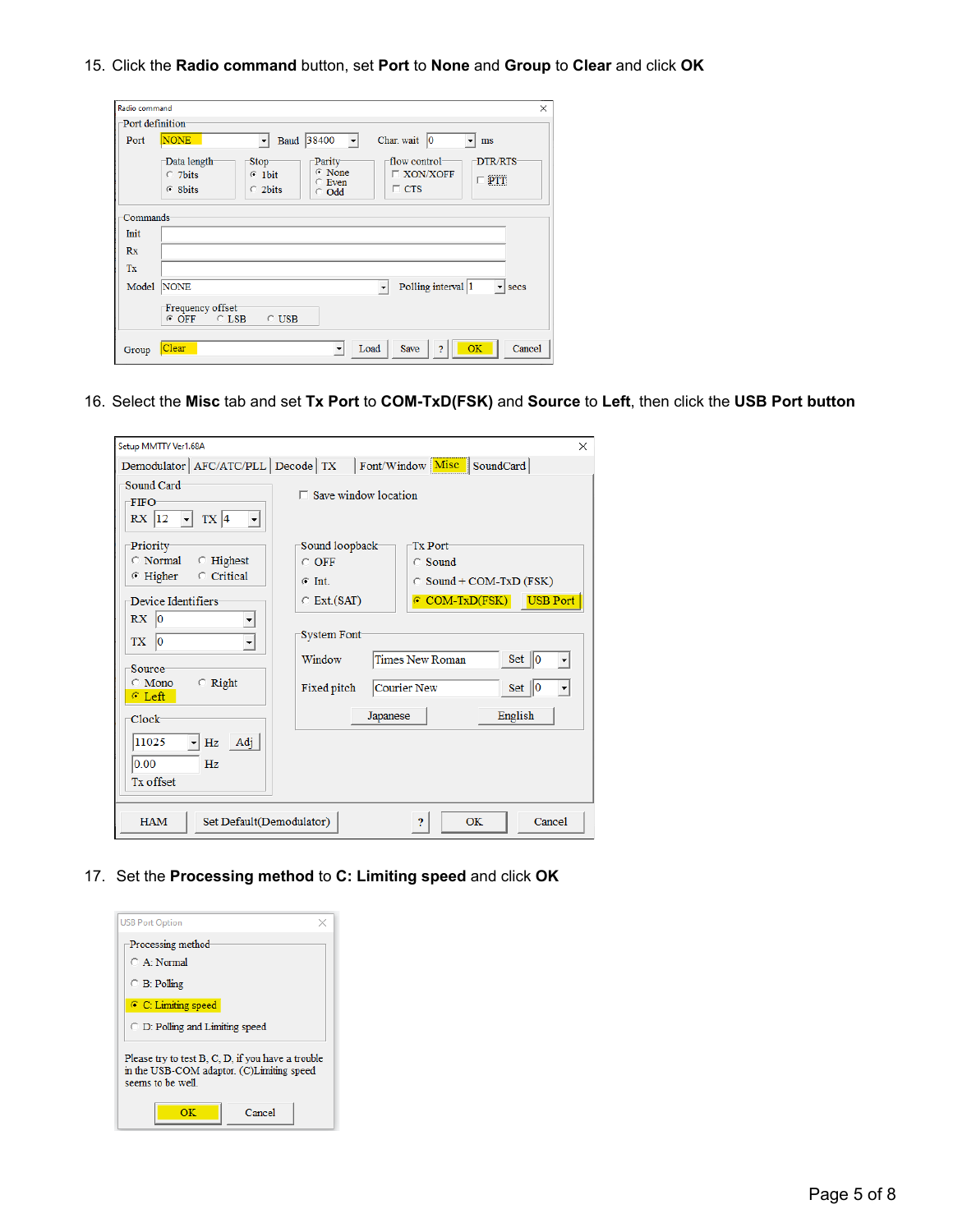18. Select the **SoundCard** tab and set **Reception** to the K4 **Line (USB AUDIO CODEC)**:

| Setup MMTTY Ver1.68A                                                                                                   |                                                                                                                       |
|------------------------------------------------------------------------------------------------------------------------|-----------------------------------------------------------------------------------------------------------------------|
| Demodulator   AFC/ATC/PLL   Decode   TX                                                                                | SoundCard<br>Font/Window Misc                                                                                         |
| -Reception-<br>$\circ$ Line In (Realtek(R) Audio)<br>C Line 1 (Virtual Audio Cable)<br><b>E</b> Line (USB AUDIO CODEC) | Transmission<br>$\circ$ Speakers (Realtek(R) Audio)<br>C Speakers (USB AUDIO CODEC)<br>C Line 1 (Virtual Audio Cable) |
|                                                                                                                        |                                                                                                                       |

If you're not sure which sound card is K4, remove the USB cable from the K4, restart MMTTY and note which sound card disappeared from the SoundCard tab, then reinsert the cable and select it.

- 19. Click **OK** to close the Setup MMTTY menu. A new **EXTFSK** pop-up dialog should appear, though by default it may be minimized to the Windows taskbar, so click to open it.
- 20. Assuming the *first* K4 virtual serial port is being used for rig control software, set the EXTFSK **Port** to the *second* K4 virtual serial port as noted in Step 3. Do *not* use the same port as the logging software, and do *not* use the EXTFSK port anywhere in the logging software.

#### Set **FSK output** to **DTR** and **PTT output** to **RTS**

| Status: OK                                                 |
|------------------------------------------------------------|
| PTT output<br>$\circ$ txd<br>$\epsilon$ RTS<br>$\circ$ dtr |
| $\Box$ Inv. PTT                                            |
| TimeCapsMin = 1ms                                          |
|                                                            |
|                                                            |
|                                                            |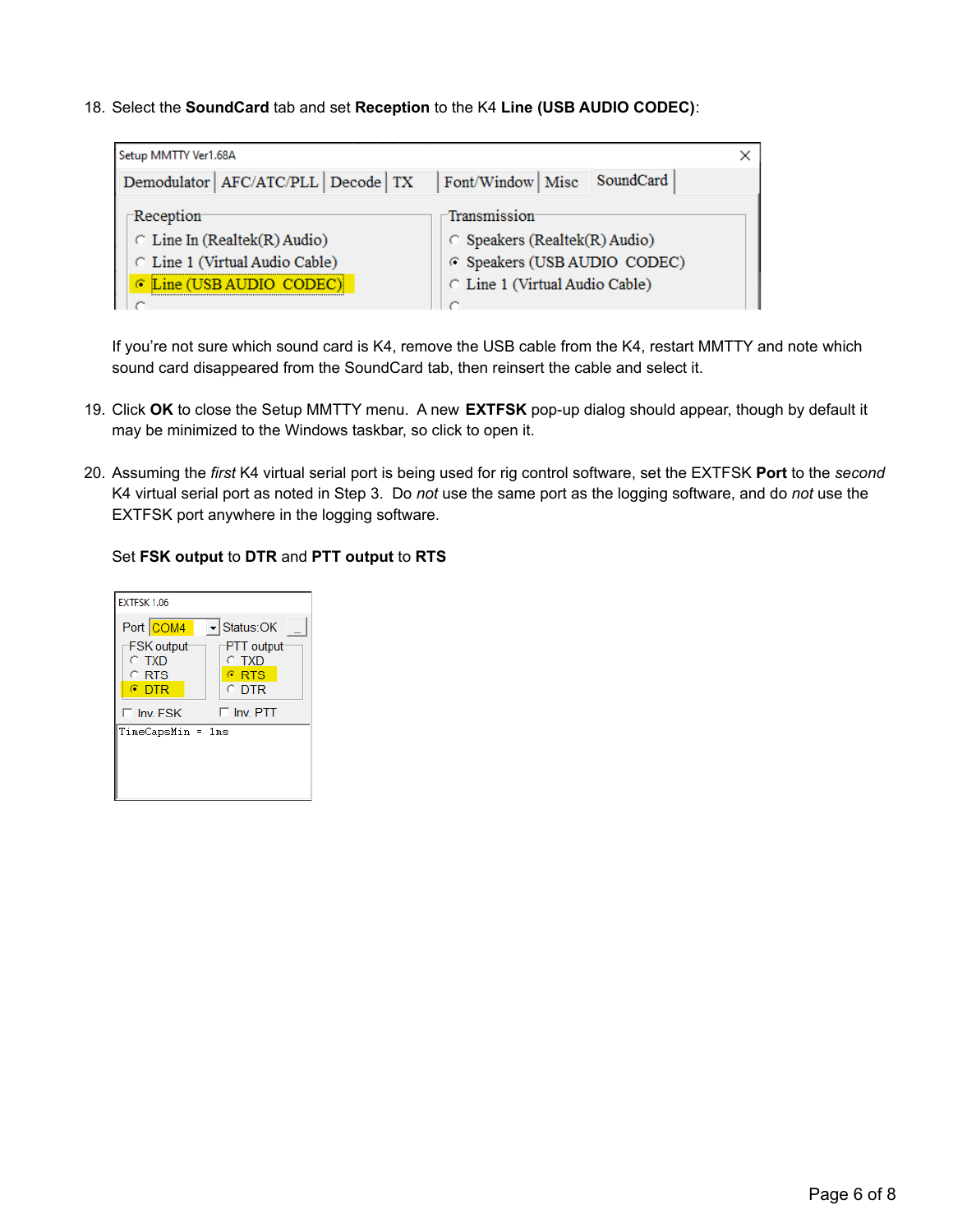#### **Configure the K4 Menus for FSK Keying via DTR and PTT via RTS**

21. Tap **Menu** and scroll to the **Serial USB-PC2:** section (2nd virtual serial port), and set **DTR** to **FSK** and **RTS** to **PTT** as shown. (If using the 9-pin connector for FSK instead of USB, set **Serial RS232: DTR** to **FSK** and **RTS** to **PTT** instead of the Serial USB-PC options.)



22. When using MMTTY or other external decoders, set **FSK Dual-Tone RX Filter** to **OFF**, and **FSK Polarity** to **NORM**. Tap the K4 S-Meter to display the K4 Mini-Pan which has vertical lines to to assist with centering RTTY signals in the K4 passband



23. In MMTTY, click the **HAM** button to reset the MMTTY audio filter to 915 Hz to match the default **FSK Mark-Tone**. Make sure none of the other MMTTY buttons such as **ATC**, **NET**, **Not.** or **AFC** are selected, just **UOS**

|                              |           |                   | <b>O</b> N6TV (N6TV.MDT) - MMTTY Ver1.68A |                  |            |              |          |     |           |                                 |    | × |
|------------------------------|-----------|-------------------|-------------------------------------------|------------------|------------|--------------|----------|-----|-----------|---------------------------------|----|---|
| File(F)                      | Edit(E)   | View(V)           | Option(O)                                 | Profiles(S)      | Program(P) |              | Help(H)  |     |           |                                 |    |   |
| $\sqsubset$ Control $\vdash$ |           |                   | $\Box$ Demodulator (IIR)                  |                  |            | Macro-       |          |     |           |                                 |    |   |
| <b>FIG</b>                   | Mark      | 915               |                                           | Hz Type Rev. HAM |            |              | 1X2 OANS | SK  | <b>RY</b> |                                 |    |   |
| <b>UOS</b>                   | Shift     | 170               | Hz                                        | SQ               | Not. BPF   | 2X3          | M6       | EЕ  | M14       |                                 |    |   |
| <b>TX</b>                    | <b>BW</b> | 60                | Hz<br>$\cdot$                             |                  |            | DE3          | M7       | M11 | CQ2       | <i>እስለ</i> የማረታየሳሉ              |    |   |
| <b>TXOFF</b>                 | AV.       | 70                | $\cdot$                                   | Hz ATC NET AFC   |            | <b>UR599</b> | M8       | M12 | CQ1       |                                 |    |   |
| QSC                          | Data      | $Init \vert Call$ |                                           |                  | Find       | Name         |          |     | My        | $\overline{\mathbf{H}}$ His 599 | 14 |   |